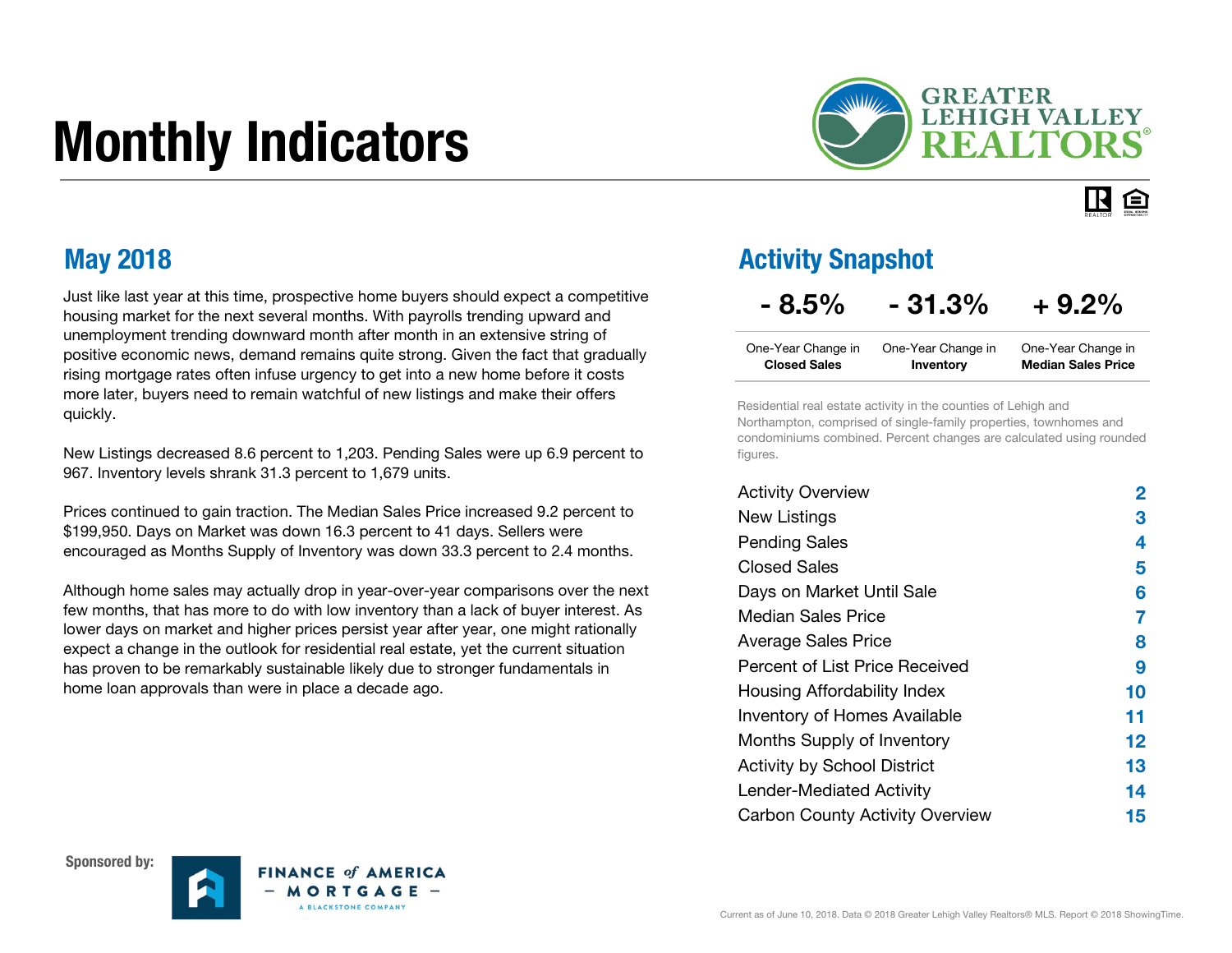# Activity Overview

Key metrics by report month and for year-to-date (YTD) starting from the first of the year.



| <b>Key Metrics</b>                 | <b>Historical Sparkbars</b>                  | 5-2017    | 5-2018    | <b>Percent Change from</b><br><b>Previous Year</b> |           | <b>YTD 2017 YTD 2018</b> | <b>Percent Change from</b><br><b>Previous Year</b> |
|------------------------------------|----------------------------------------------|-----------|-----------|----------------------------------------------------|-----------|--------------------------|----------------------------------------------------|
| <b>New Listings</b>                | 5-2015<br>5-2018<br>5-2016                   | 1,316     | 1,203     | $-8.6%$                                            | 5,225     | 4,773                    | $-8.7%$                                            |
| <b>Pending Sales</b>               | $5 - 2015$<br>5-2016<br>5-2017<br>$5 - 2018$ | 905       | 967       | $+6.9%$                                            | 3,733     | 3,760                    | $+0.7%$                                            |
| <b>Closed Sales</b>                | 5-2015<br>5-2016<br>5-2017<br>5-2018         | 836       | 765       | $-8.5%$                                            | 3,025     | 2,904                    | $-4.0%$                                            |
| <b>Days on Market</b>              | $5 - 2015$<br>5-2016<br>5-2017<br>5-2018     | 49        | 41        | $-16.3%$                                           | 59        | 47                       | $-20.3%$                                           |
| <b>Median Sales Price</b>          | 5-2015<br>5-2016<br>5.2011<br>5-2018         | \$183,105 | \$199,950 | $+9.2%$                                            | \$175,000 | \$191,500                | $+9.4%$                                            |
| <b>Average Sales Price</b>         | 5-2015<br>5-2016<br>5-2017<br>5-2018         | \$209,714 | \$223,513 | $+6.6%$                                            | \$203,341 | \$223,432                | $+9.9%$                                            |
| <b>Pct. of List Price Received</b> | П<br>5-2015<br>5-2016<br>5-2017<br>5-2018    | 97.7%     | 98.9%     | $+1.2%$                                            | 97.5%     | 98.2%                    | $+0.7%$                                            |
| <b>Housing Affordability Index</b> | 5-2015<br>5-2016<br>5-2017<br>5-2018         | 180       | 155       | $-13.9%$                                           | 188       | 162                      | $-13.8%$                                           |
| Inventory                          | 5-2015<br>5-2016<br>5-2017<br>5-2018         | 2,443     | 1,679     | $-31.3%$                                           | $-$       |                          |                                                    |
| <b>Months Supply</b>               | 5-2015<br>5-2016<br>5-2017<br>5-2018         | 3.6       | 2.4       | $-33.3%$                                           |           |                          |                                                    |

Sponsored by:



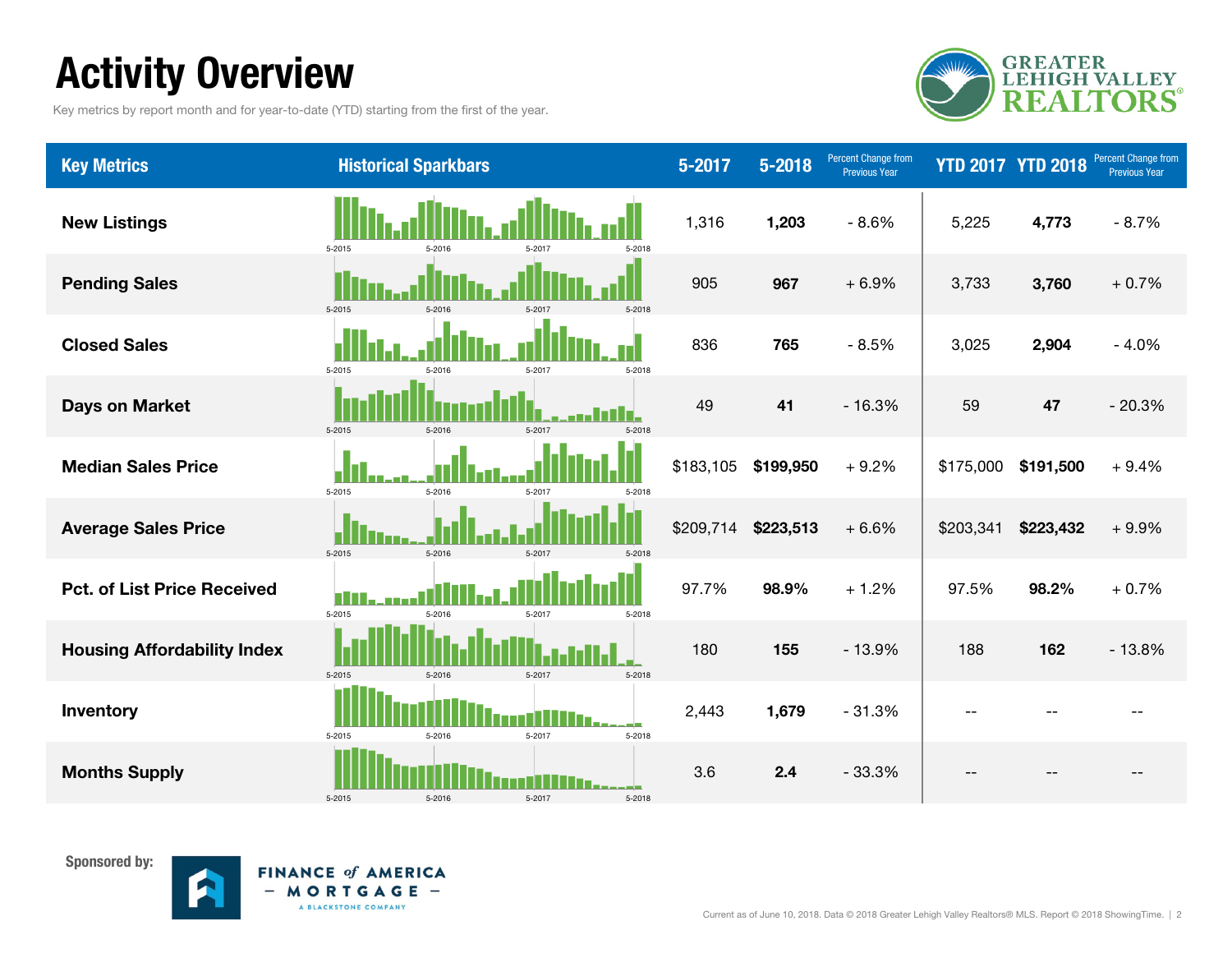### New Listings

A count of the properties that have been newly listed on the market in a given month.





| <b>New Listings</b> |       | <b>Prior Year</b> | <b>Percent Change</b> |
|---------------------|-------|-------------------|-----------------------|
| June 2017           | 1,178 | 1,113             | $+5.8%$               |
| <b>July 2017</b>    | 1,079 | 1,104             | -2.3%                 |
| August 2017         | 1,029 | 1,052             | $-2.2%$               |
| September 2017      | 994   | 912               | $+9.0%$               |
| October 2017        | 887   | 909               | $-2.4\%$              |
| November 2017       | 717   | 678               | $+5.8%$               |
| December 2017       | 452   | 499               | $-9.4%$               |
| January 2018        | 749   | 757               | $-1.1%$               |
| February 2018       | 733   | 820               | $-10.6%$              |
| March 2018          | 893   | 1,083             | $-17.5%$              |
| April 2018          | 1,195 | 1,249             | $-4.3%$               |
| May 2018            | 1,203 | 1,316             | $-8.6%$               |
| 12-Month Avg        | 926   | 958               | $-3.3\%$              |

#### Historical New Listings by Month



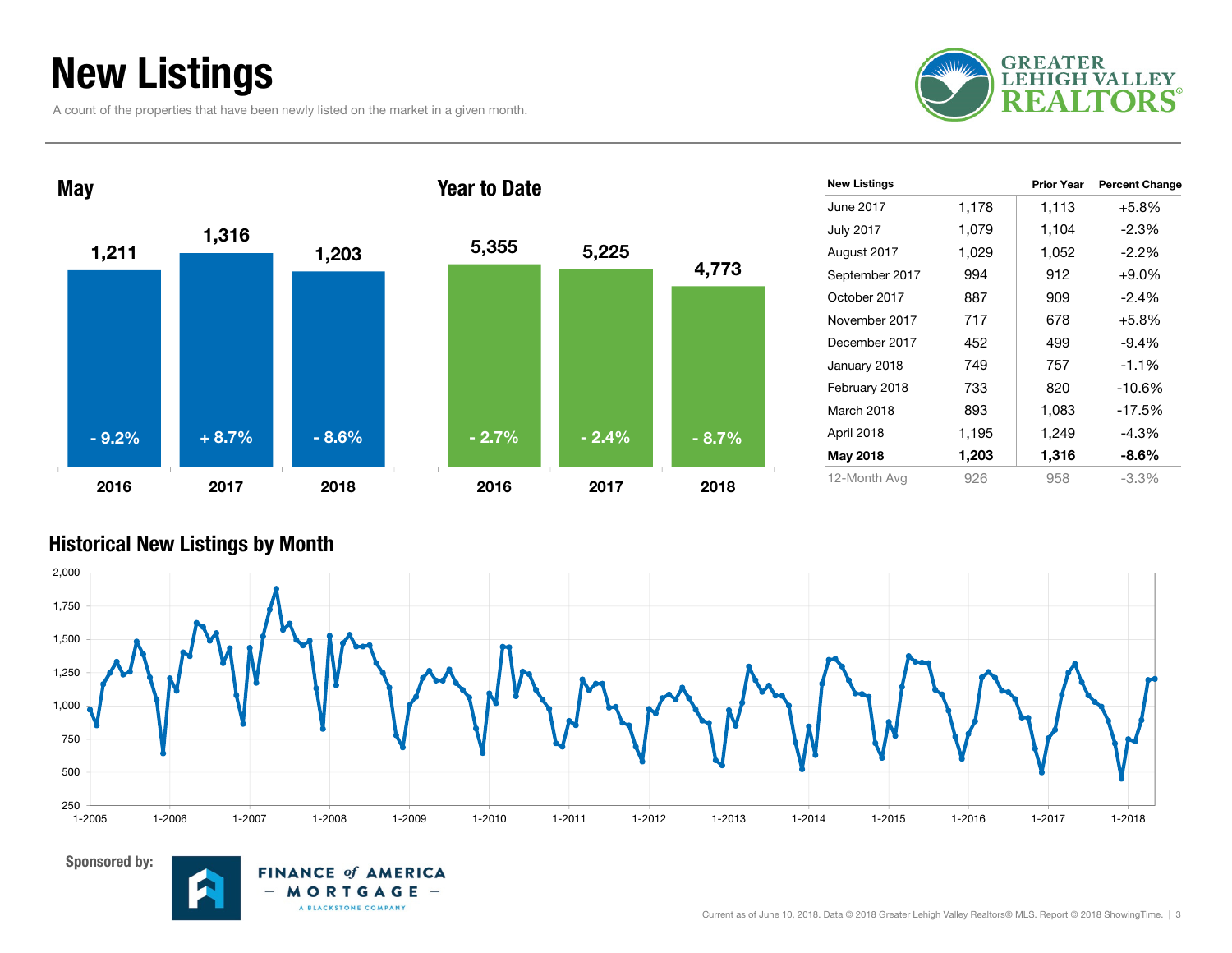### Pending Sales

A count of the properties on which offers have been accepted in a given month.





| <b>Pending Sales</b> |     | <b>Prior Year</b> | <b>Percent Change</b> |
|----------------------|-----|-------------------|-----------------------|
| June 2017.           | 787 | 734               | $+7.2%$               |
| <b>July 2017</b>     | 778 | 723               | $+7.6%$               |
| August 2017          | 752 | 749               | $+0.4%$               |
| September 2017       | 696 | 654               | $+6.4%$               |
| October 2017         | 704 | 618               | +13.9%                |
| November 2017        | 596 | 544               | $+9.6%$               |
| December 2017        | 424 | 427               | $-0.7%$               |
| January 2018         | 569 | 539               | $+5.6%$               |
| February 2018        | 617 | 639               | $-3.4%$               |
| March 2018           | 724 | 779               | $-7.1\%$              |
| April 2018           | 883 | 871               | $+1.4%$               |
| May 2018             | 967 | 905               | $+6.9\%$              |
| 12-Month Avg         | 708 | 682               | $+3.8%$               |

#### Historical Pending Sales by Month





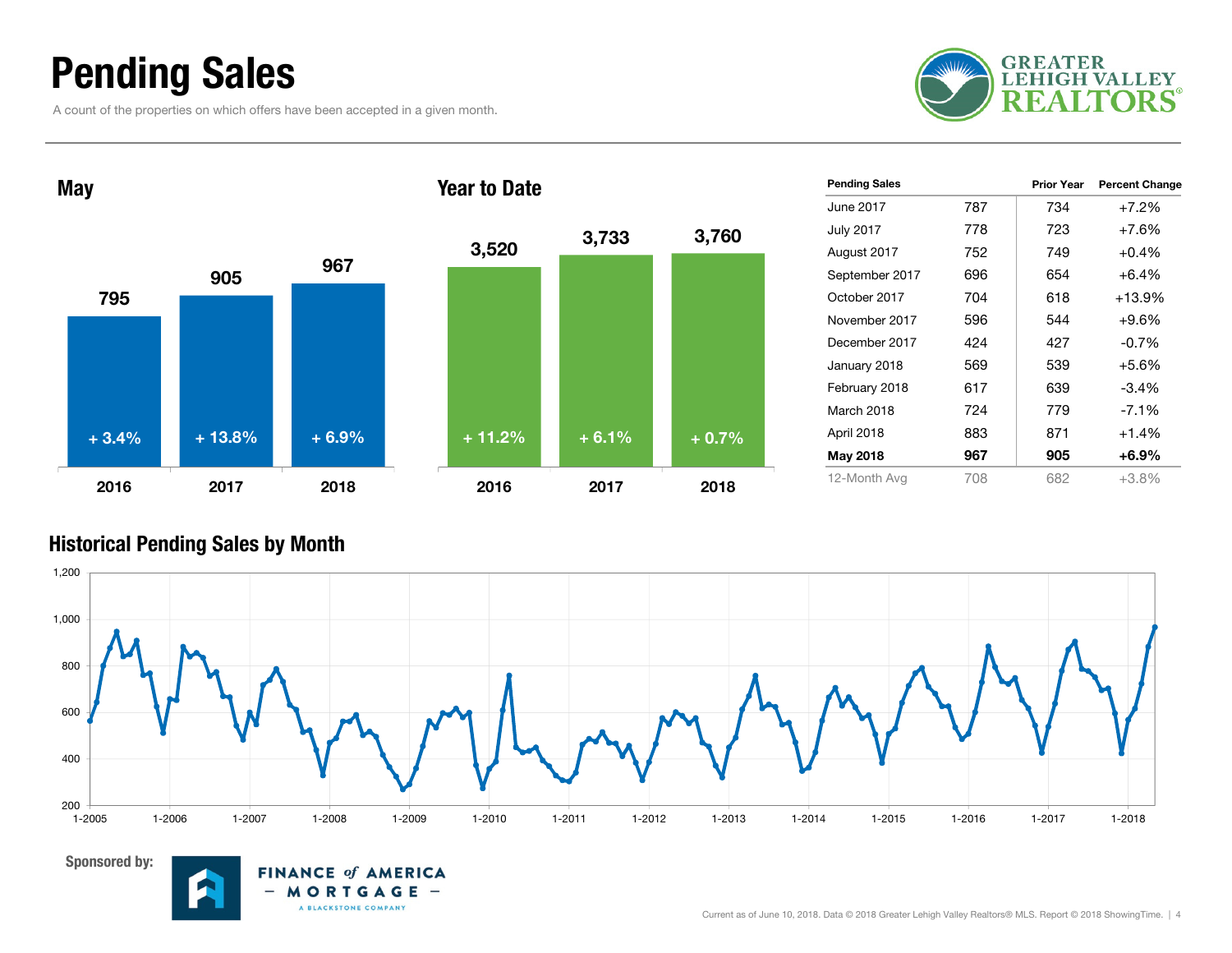### Closed Sales

A count of the actual sales that closed in a given month.





| <b>Closed Sales</b> |     | <b>Prior Year</b> | <b>Percent Change</b> |
|---------------------|-----|-------------------|-----------------------|
| June 2017           | 961 | 926               | $+3.8%$               |
| <b>July 2017</b>    | 787 | 747               | $+5.4%$               |
| August 2017         | 866 | 807               | $+7.3%$               |
| September 2017      | 721 | 722               | $-0.1%$               |
| October 2017        | 708 | 713               | $-0.7%$               |
| November 2017       | 691 | 614               | $+12.5%$              |
| December 2017       | 638 | 635               | $+0.5%$               |
| January 2018        | 469 | 431               | $+8.8%$               |
| February 2018       | 446 | 451               | $-1.1%$               |
| March 2018          | 616 | 646               | $-4.6%$               |
| April 2018          | 608 | 661               | $-8.0\%$              |
| May 2018            | 765 | 836               | $-8.5%$               |
| 12-Month Avg        | 690 | 682               | $+1.2%$               |

#### Historical Closed Sales by Month





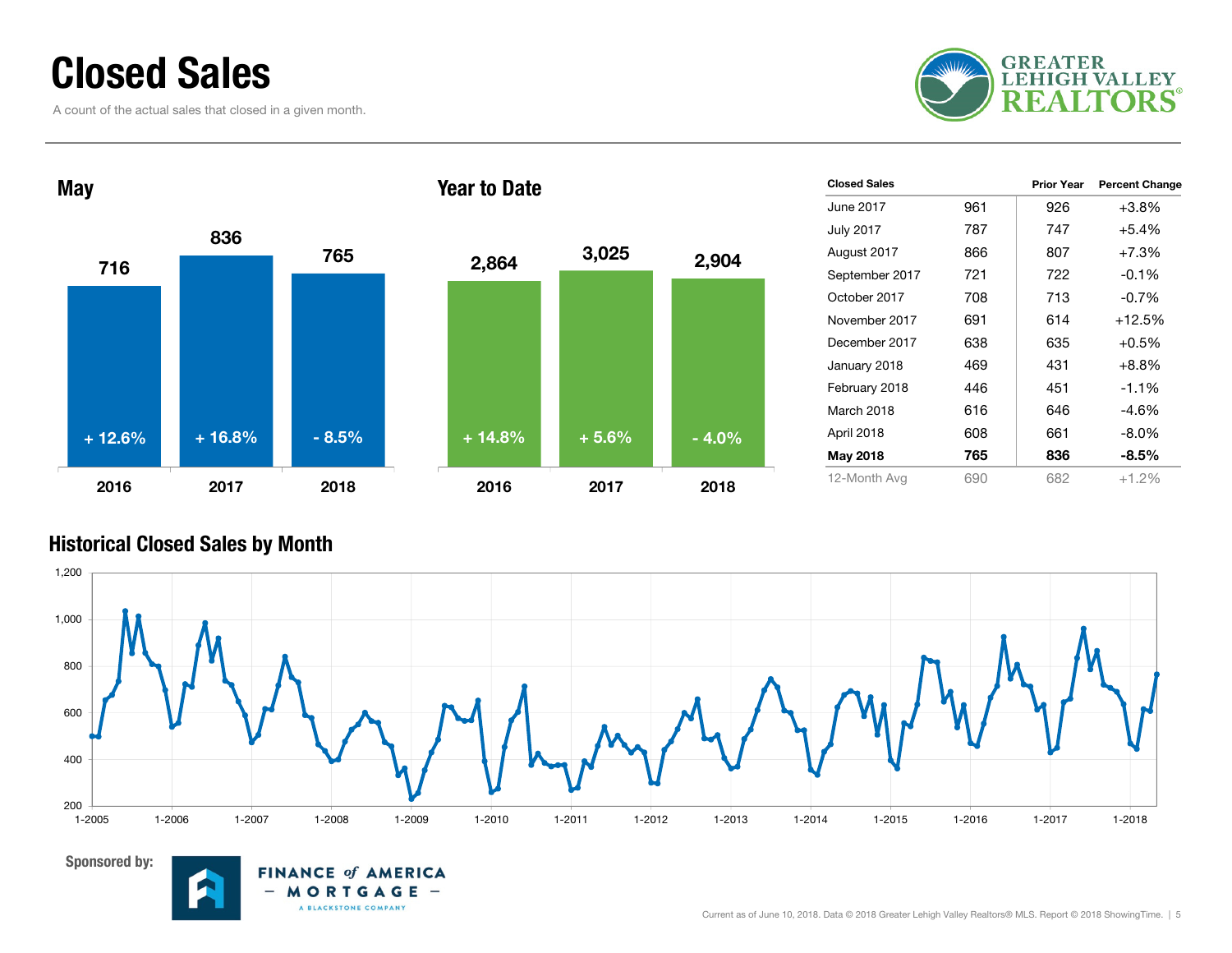### Days on Market Until Sale

Average number of days between when a property is listed and when an offer is accepted in a given month.

**FINANCE of AMERICA** MORTGAGE -A BLACKSTONE COMPANY





| Days on Market   |    | <b>Prior Year</b> | <b>Percent Change</b> |
|------------------|----|-------------------|-----------------------|
| June 2017        | 38 | 56                | $-32.1%$              |
| <b>July 2017</b> | 42 | 55                | $-23.6%$              |
| August 2017      | 38 | 56                | $-32.1%$              |
| September 2017   | 42 | 54                | $-22.2%$              |
| October 2017     | 44 | 55                | $-20.0\%$             |
| November 2017    | 43 | 57                | $-24.6%$              |
| December 2017    | 51 | 69                | $-26.1%$              |
| January 2018     | 47 | 60                | $-21.7%$              |
| February 2018    | 49 | 63                | $-22.2%$              |
| March 2018       | 53 | 68                | $-22.1%$              |
| April 2018       | 47 | 59                | $-20.3%$              |
| May 2018         | 41 | 49                | -16.3%                |
| 12-Month Avg*    | 44 | 58                | $-24.1%$              |

\* Average Days on Market of all properties from June 2017 through May 2018. This is not the average of the individual figures above.



#### Historical Days on Market Until Sale by Month

Sponsored by:

Current as of June 10, 2018. Data © 2018 Greater Lehigh Valley Realtors® MLS. Report © 2018 ShowingTime. | 6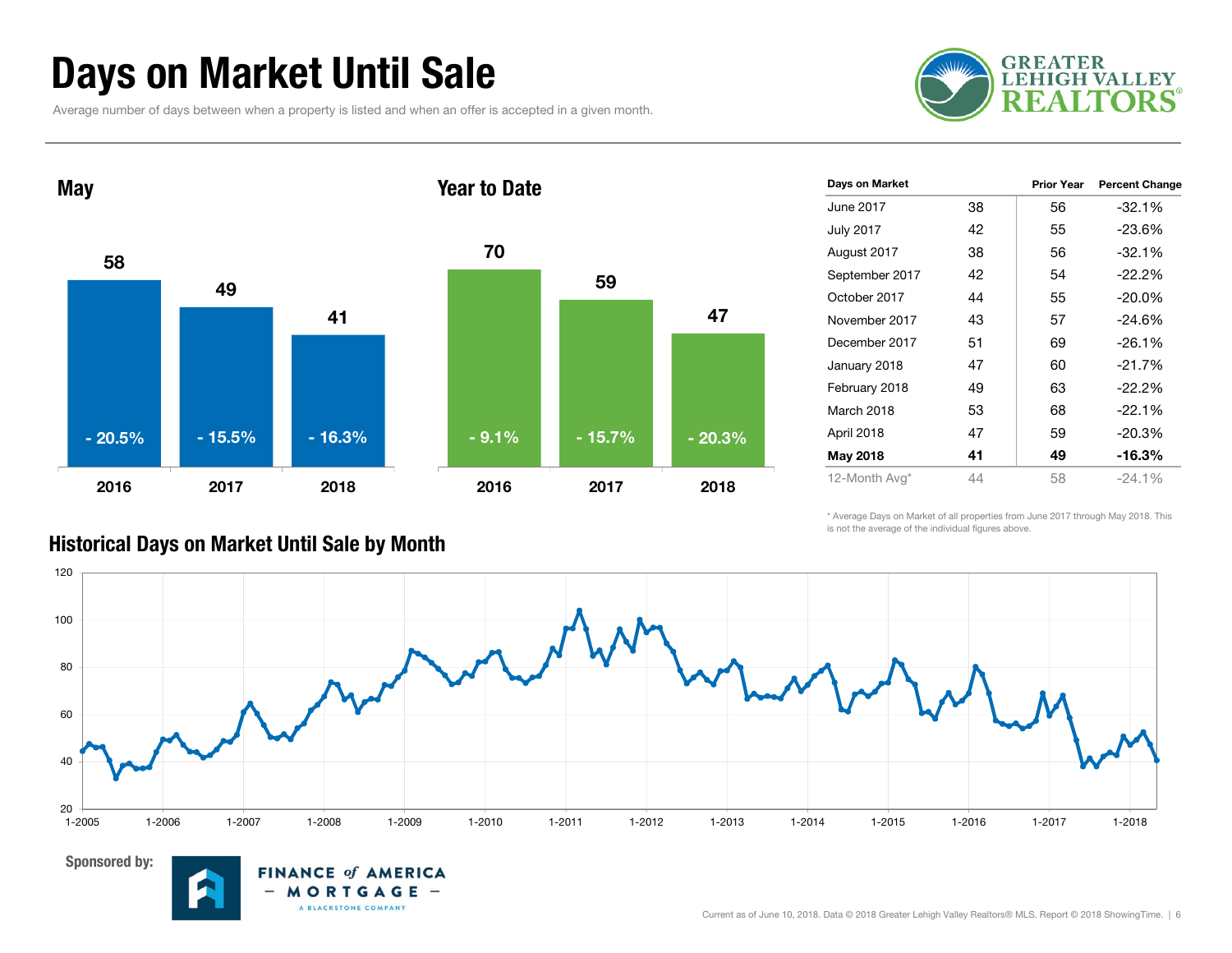### Median Sales Price

Point at which half of the sales sold for more and half sold for less, not accounting for seller concessions, in a given month.



May

Sponsored by:

#### Year to Date



**FINANCE of AMERICA** MORTGAGE -

A BLACKSTONE COMPANY

| <b>Median Sales Price</b> |           | <b>Prior Year</b> | <b>Percent Change</b> |
|---------------------------|-----------|-------------------|-----------------------|
| June 2017                 | \$199,900 | \$179,900         | $+11.1%$              |
| <b>July 2017</b>          | \$189,900 | \$188,900         | $+0.5%$               |
| August 2017               | \$200,000 | \$197,500         | $+1.3%$               |
| September 2017            | \$188,500 | \$180,100         | $+4.7%$               |
| October 2017              | \$189,950 | \$173,000         | $+9.8\%$              |
| November 2017             | \$185,000 | \$175,000         | $+5.7%$               |
| December 2017             | \$183,750 | \$177,000         | $+3.8%$               |
| January 2018              | \$190,000 | \$169,000         | $+12.4%$              |
| February 2018             | \$174,450 | \$170,000         | $+2.6%$               |
| March 2018                | \$202,000 | \$170,000         | +18.8%                |
| April 2018                | \$192,980 | \$175,000         | $+10.3%$              |
| May 2018                  | \$199,950 | \$183,105         | $+9.2\%$              |
| 12-Month Med*             | \$190,000 | \$179,900         | +5.6%                 |

\* Median Sales Price of all properties from June 2017 through May 2018. This is not the average of the individual figures above.



#### Historical Median Sales Price by Month

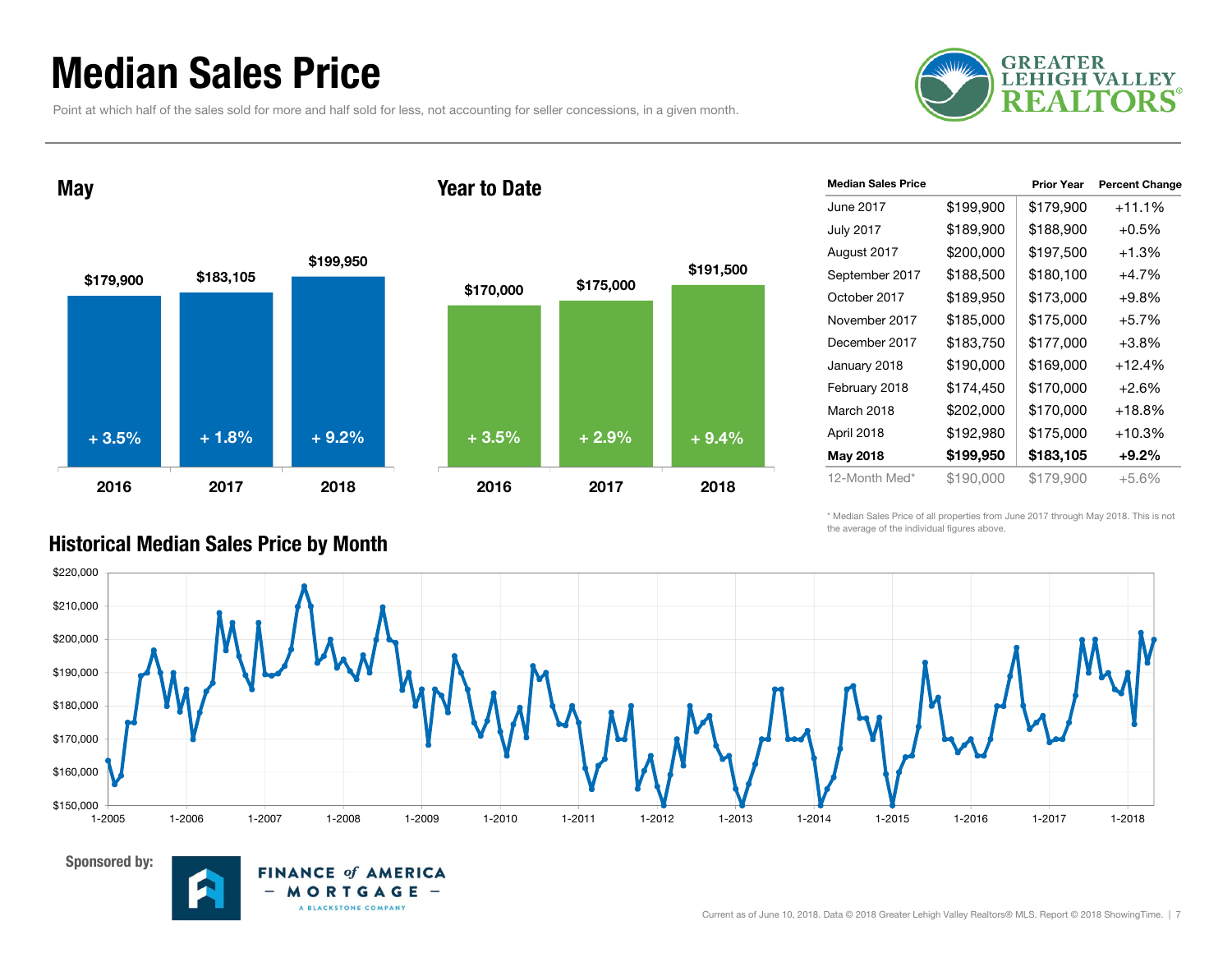### Average Sales Price

Average sales price for all closed sales, not accounting for seller concessions, in a given month.



### \$215,508 \$209,714 \$223,513 2016 2017 2018\$197,935 \$203,341 2016 2017 2018+ 8.0% $\%$  - 2.7% + 6.6% + 3.6% + 2.7% + 9.9%

**FINANCE of AMERICA**  $M$  O R T G A G E  $-$ 

A BLACKSTONE COMPANY

 $\qquad \qquad$ 

#### Prior Year Percent Change June 2017 $$232.579$   $$205.965$   $+12.9\%$ July 2017  $$222,651$   $$211,578$   $+5.2\%$ August 2017 \$224,720 \$228,350 -1.6% September 2017 \$219,613 \$215,394 +2.0% October 2017 $$215,708$   $$196,152$   $+10.0\%$ November 2017 $$217,764$   $$197,581$   $+10.2\%$ December 2017 $$220.122$   $$202.879$   $+8.5\%$ January 2018  $$228,597$  \$194,421 +17.6% February 2018  $$210,347$   $$208,197$   $+1.0\%$ March 2018 $$231,279$   $$196,949$   $+17.4\%$ April 2018 \$221,004 \$204,045 +8.3% May 2018  $$223.513$  \$209.714 +6.6% 12-Month Avg\* \$222,831 \$206,820 +7.7% Avg. Sales Price

\* Avg. Sales Price of all properties from June 2017 through May 2018. This is not the average of the individual figures above.



\$223,432

#### Historical Average Sales Price by Month

Sponsored by:

May

Year to Date

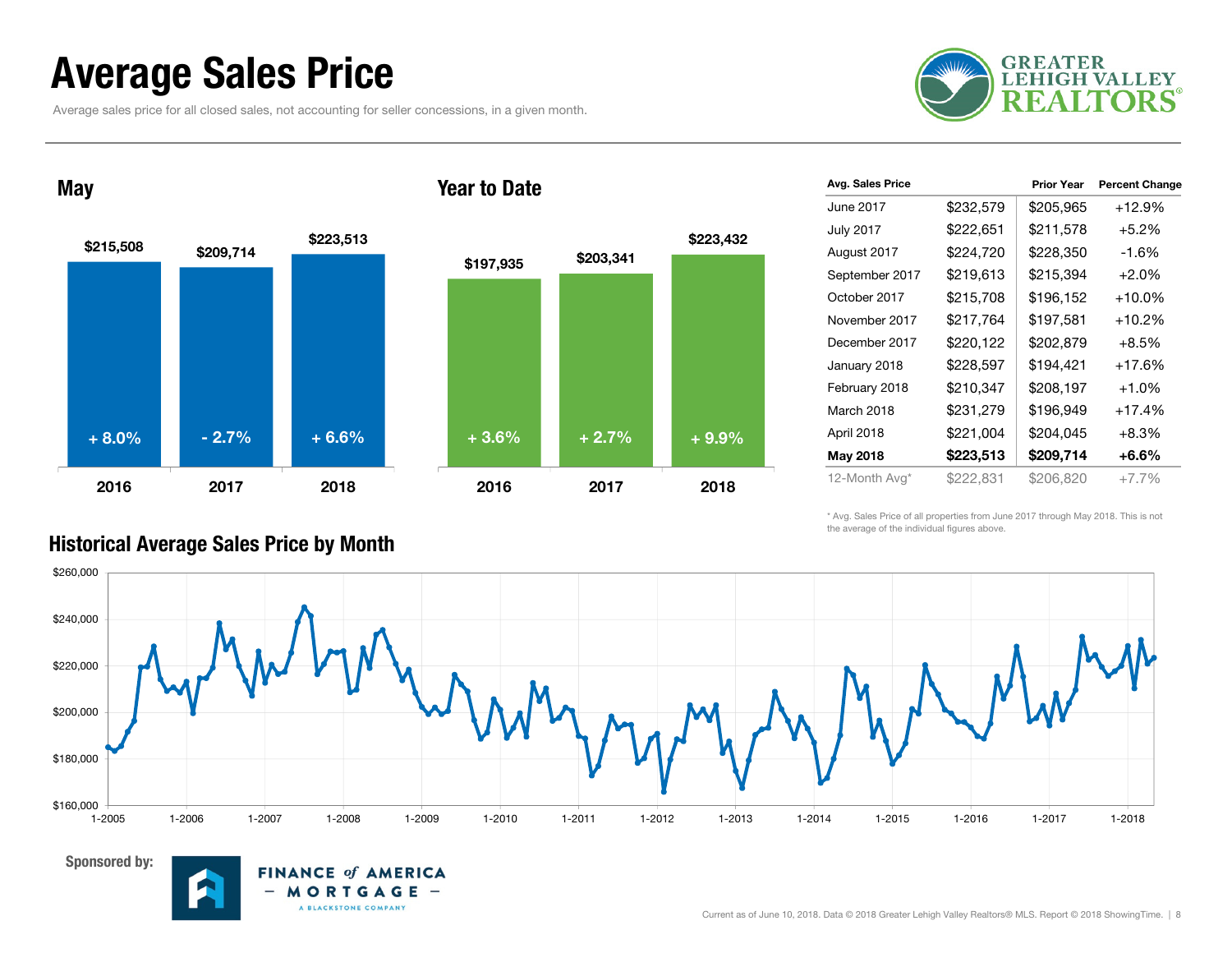### Percent of List Price Received

Percentage found when dividing a property's sales price by its most recent list price, then taking the average for all properties sold in a given month, not accounting for seller concessions.





| <b>Pct. of List Price Received</b> |       | <b>Prior Year</b> | <b>Percent Change</b> |
|------------------------------------|-------|-------------------|-----------------------|
| June 2017                          | 98.2% | 97.6%             | $+0.6%$               |
| <b>July 2017</b>                   | 98.3% | 97.4%             | $+0.9%$               |
| August 2017                        | 97.7% | 97.5%             | $+0.2%$               |
| September 2017                     | 97.6% | 97.5%             | $+0.1%$               |
| October 2017                       | 97.8% | 96.8%             | $+1.0%$               |
| November 2017                      | 98.1% | 96.7%             | $+1.4%$               |
| December 2017                      | 97.5% | 97.2%             | $+0.3%$               |
| January 2018                       | 97.4% | 96.4%             | $+1.0%$               |
| February 2018                      | 97.6% | 97.3%             | $+0.3%$               |
| March 2018                         | 98.2% | 97.8%             | $+0.4%$               |
| April 2018                         | 98.2% | 97.8%             | $+0.4%$               |
| May 2018                           | 98.9% | 97.7%             | $+1.2%$               |
| 12-Month Avg*                      | 98.0% | 97.3%             | $+0.7\%$              |

\* Average Pct. of List Price Received for all properties from June 2017 through May 2018. This is not the average of the individual figures above.





#### Historical Percent of List Price Received by Month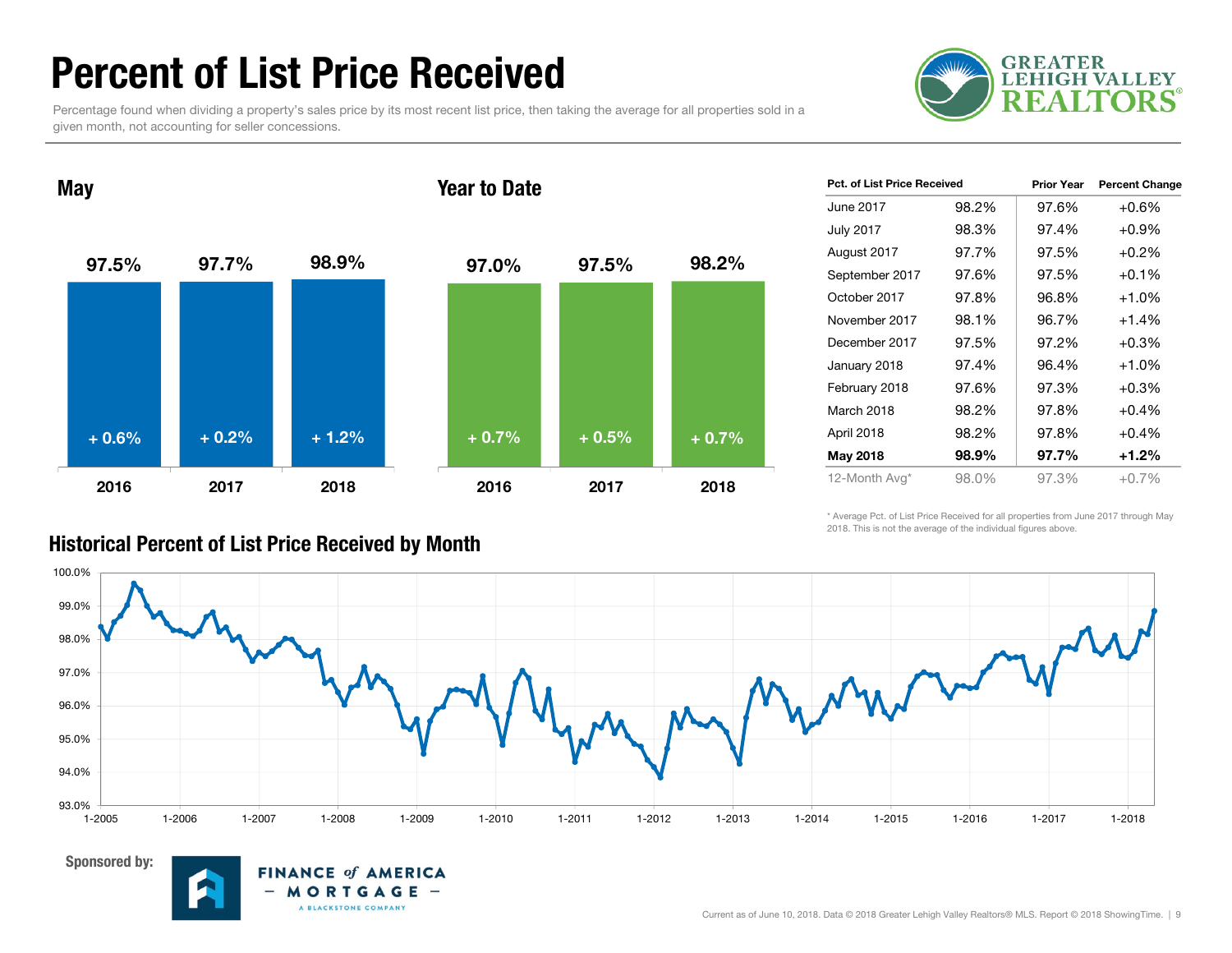# Housing Affordability Index

This index measures housing affordability for the region. For example, an index of 120 means the median household income is 120% of what is necessary to qualify for the median-priced home under prevailing interest rates. A higher number means greater affordability.





| <b>Affordability Index</b> |     | <b>Prior Year</b> | <b>Percent Change</b> |
|----------------------------|-----|-------------------|-----------------------|
| <b>June 2017</b>           | 165 | 190               | $-13.2%$              |
| <b>July 2017</b>           | 174 | 180               | $-3.3%$               |
| August 2017                | 167 | 173               | $-3.5%$               |
| September 2017             | 177 | 189               | $-6.3%$               |
| October 2017               | 172 | 199               | $-13.6%$              |
| November 2017              | 179 | 187               | $-4.3%$               |
| December 2017              | 178 | 179               | $-0.6%$               |
| January 2018               | 167 | 185               | $-9.7%$               |
| February 2018              | 181 | 189               | -4.2%                 |
| March 2018                 | 156 | 188               | $-17.0%$              |
| April 2018                 | 160 | 187               | $-14.4%$              |
| May 2018                   | 155 | 180               | $-13.9\%$             |
| 12-Month Avg               | 169 | 169               | $0.0\%$               |

#### Historical Housing Affordability Index by Mont h



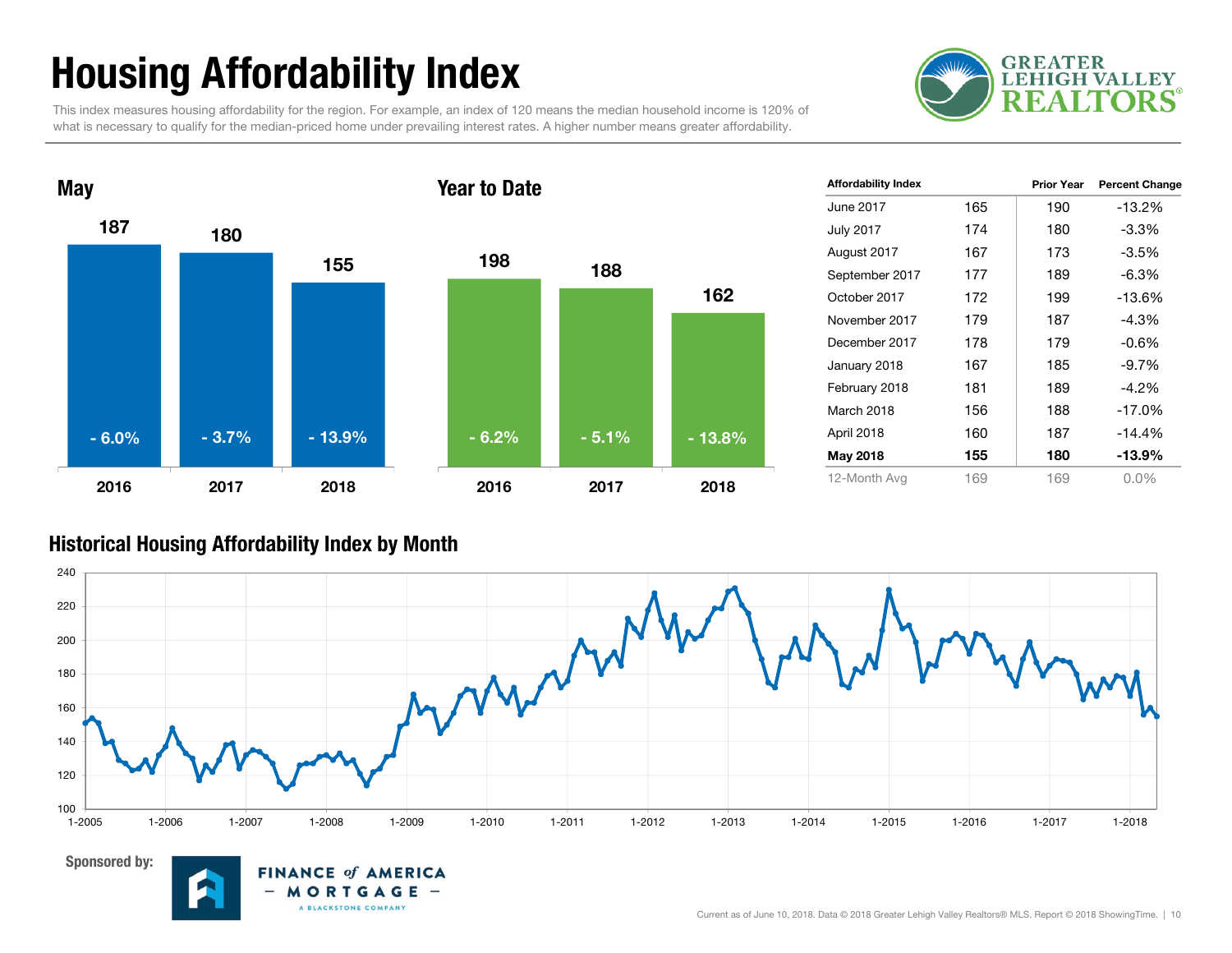### Inventory of Homes Available

The number of properties available for sale in active status at the end of a given month.





| Inventory        |       | <b>Prior Year</b> | <b>Percent Change</b> |
|------------------|-------|-------------------|-----------------------|
| June 2017        | 2,514 | 3,201             | $-21.5%$              |
| <b>July 2017</b> | 2,505 | 3,246             | $-22.8%$              |
| August 2017      | 2,441 | 3,142             | $-22.3%$              |
| September 2017   | 2,396 | 2,973             | $-19.4%$              |
| October 2017     | 2,230 | 2,866             | $-22.2%$              |
| November 2017    | 2,074 | 2,631             | $-21.2%$              |
| December 2017    | 1,729 | 2,251             | $-23.2%$              |
| January 2018     | 1,661 | 2,157             | $-23.0\%$             |
| February 2018    | 1,590 | 2,145             | -25.9%                |
| March 2018       | 1,553 | 2,185             | -28.9%                |
| April 2018       | 1,637 | 2,312             | $-29.2%$              |
| May 2018         | 1,679 | 2,443             | $-31.3%$              |
| 12-Month Avg*    | 2,001 | 2,629             | $-23.9%$              |

\* Inventory for all properties from June 2017 through May 2018. This is not the average of the individual figures above.



#### Sponsored by:

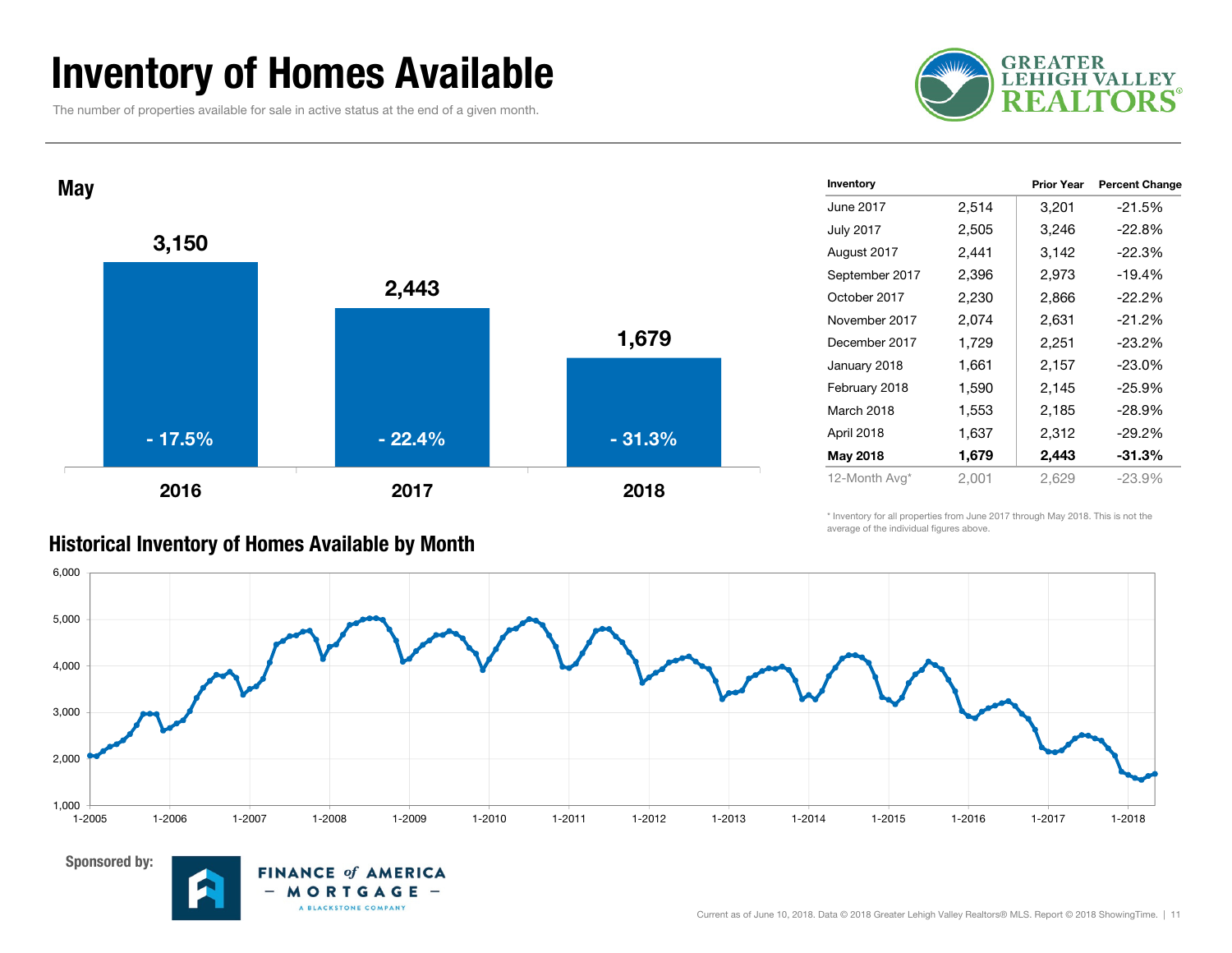### Months Supply of Inventory

The inventory of homes for sale at the end of a given month, divided by the average monthly pending sales from the last 12 months.





| <b>Months Supply</b> |         | <b>Prior Year</b> | <b>Percent Change</b> |
|----------------------|---------|-------------------|-----------------------|
| June 2017            | 3.7     | 4.8               | $-22.9%$              |
| <b>July 2017</b>     | 3.6     | 4.9               | $-26.5%$              |
| August 2017          | 3.5     | 4.7               | $-25.5%$              |
| September 2017       | 3.4     | 4.4               | $-22.7%$              |
| October 2017         | 3.2     | 4.3               | $-25.6%$              |
| November 2017        | 2.9     | 3.9               | $-25.6%$              |
| December 2017        | 2.4     | 3.4               | $-29.4%$              |
| January 2018         | 2.3     | 3.2               | $-28.1%$              |
| February 2018        | 2.3     | 3.2               | $-28.1%$              |
| March 2018           | $2.2\,$ | 3.2               | $-31.3%$              |
| April 2018           | 2.3     | 3.4               | $-32.4%$              |
| May 2018             | 2.4     | 3.6               | $-33.3%$              |
| 12-Month Avg*        | 2.9     | 3.9               | -25.6%                |
|                      |         |                   |                       |

#### \* Months Supply for all properties from June 2017 through May 2018. This is not the average of the individual figures above.





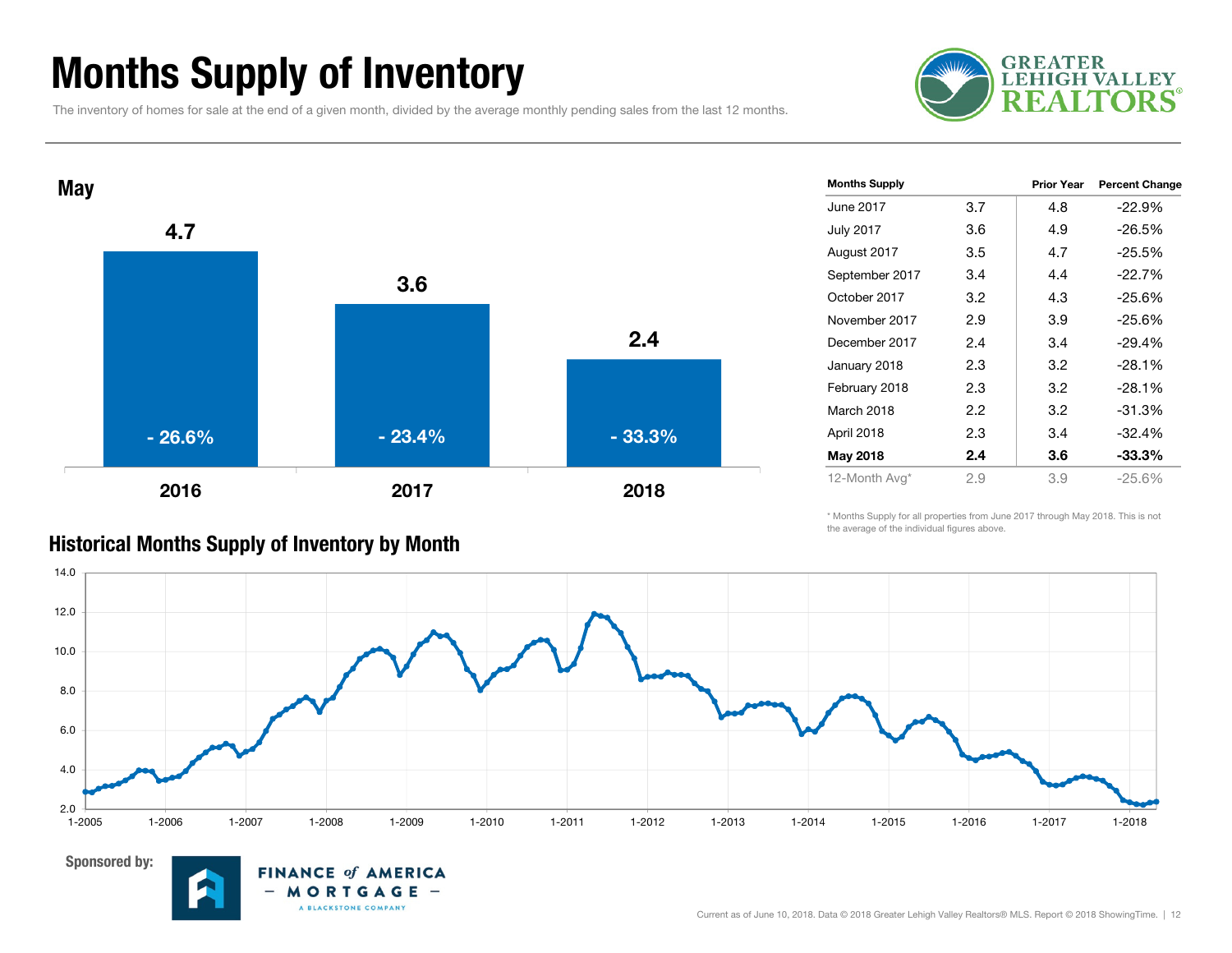# Activity by School District



New Listings, Closed Sales, and Average Sales Price are based on year-to-date (YTD) figures. Homes for Sale is based on monthly figures.

|                                                                 | <b>New Listings</b> |                 |           | <b>Pending Sales</b> |                 |          | <b>Closed Sales</b> |                 |          | <b>Avg. Sales Price</b> |                 |          | <b>Inventory</b> |        |           |
|-----------------------------------------------------------------|---------------------|-----------------|-----------|----------------------|-----------------|----------|---------------------|-----------------|----------|-------------------------|-----------------|----------|------------------|--------|-----------|
|                                                                 | <b>YTD 2017</b>     | <b>YTD 2018</b> | $+/-$     | <b>YTD 2017</b>      | <b>YTD 2018</b> | $+/-$    | <b>YTD 2017</b>     | <b>YTD 2018</b> | $+/-$    | <b>YTD 2017</b>         | <b>YTD 2018</b> | $+/-$    | 5-2017           | 5-2018 | $+/-$     |
| <b>Lehigh and Northampton</b><br><b>County School Districts</b> | 5,225               | 4,773           | $-8.7%$   | 3,733                | 3,760           | $+0.7%$  | 3,025               | 2,904           | $-4.0%$  | \$203,341               | \$223,432       | $+9.9%$  | 2,443            | 1,679  | $-31.3%$  |
| Allentown                                                       | 682                 | 605             | $-11.3%$  | 536                  | 528             | $-1.5%$  | 454                 | 427             | $-5.9%$  | \$110,586               | \$121,150       | $+9.6%$  | 299              | 164    | $-45.2%$  |
| Catasaugua                                                      | 67                  | 60              | $-10.4%$  | 56                   | 52              | $-7.1%$  | 44                  | 55              | $+25.0%$ | \$153,526               | \$159,288       | $+3.8%$  | 24               | 17     | $-29.2%$  |
| East Penn                                                       | 490                 | 439             | $-10.4%$  | 351                  | 343             | $-2.3%$  | 284                 | 232             | $-18.3%$ | \$233,818               | \$260,023       | $+11.2%$ | 190              | 131    | $-31.1%$  |
| Northern Lehigh                                                 | 112                 | 110             | $-1.8%$   | 81                   | 79              | $-2.5%$  | 73                  | 64              | $-12.3%$ | \$149,175               | \$153,503       | $+2.9%$  | 68               | 60     | $-11.8%$  |
| Northwestern Lehigh                                             | 87                  | 73              | $-16.1%$  | 46                   | 52              | $+13.0%$ | 42                  | 43              | $+2.4%$  | \$258,247               | \$250,544       | $-3.0%$  | 78               | 51     | $-34.6%$  |
| Parkland                                                        | 508                 | 467             | $-8.1%$   | 367                  | 337             | $-8.2%$  | 273                 | 276             | $+1.1%$  | \$259,780               | \$266,381       | $+2.5%$  | 226              | 194    | $-14.2%$  |
| Salisbury                                                       | 87                  | 96              | $+10.3%$  | 78                   | 77              | $-1.3%$  | 65                  | 58              | $-10.8%$ | \$229,452               | \$267,915       | $+16.8%$ | 36               | 35     | $-2.8%$   |
| Southern Lehigh                                                 | 230                 | 211             | $-8.3%$   | 167                  | 163             | $-2.4%$  | 132                 | 127             | $-3.8%$  | \$388,634               | \$444,028       | $+14.3%$ | 113              | 80     | $-29.2%$  |
| Whitehall                                                       | 233                 | 200             | $-14.2%$  | 166                  | 169             | $+1.8%$  | 130                 | 130             | 0.0%     | \$164,083               | \$185,530       | $+13.1%$ | 94               | 59     | $-37.2%$  |
| <b>Bangor Area</b>                                              | 199                 | 176             | $-11.6%$  | 122                  | 114             | $-6.6%$  | 101                 | 85              | $-15.8%$ | \$193,317               | \$197,829       | $+2.3%$  | 127              | 97     | $-23.6%$  |
| Bethlehem                                                       | 907                 | 888             | $-2.1%$   | 676                  | 736             | $+8.9%$  | 536                 | 575             | $+7.3%$  | \$184,276               | \$215,557       | $+17.0%$ | 371              | 260    | $-29.9%$  |
| Easton                                                          | 601                 | 557             | $-7.3%$   | 405                  | 441             | $+8.9%$  | 357                 | 326             | $-8.7%$  | \$198,453               | \$219,588       | $+10.6%$ | 299              | 185    | $-38.1%$  |
| Nazareth                                                        | 293                 | 236             | $-19.5%$  | 192                  | 160             | $-16.7%$ | 146                 | 121             | $-17.1%$ | \$292,686               | \$304,921       | $+4.2%$  | 121              | 93     | $-23.1%$  |
| Northampton                                                     | 320                 | 278             | $-13.1%$  | 219                  | 225             | $+2.7%$  | 183                 | 165             | $-9.8%$  | \$194,370               | \$222,653       | $+14.6%$ | 170              | 93     | $-45.3%$  |
| Pen Argyl                                                       | 100                 | 85              | $-15.0%$  | 66                   | 53              | $-19.7%$ | 44                  | 45              | $+2.3%$  | \$172,010               | \$172,716       | $+0.4%$  | 58               | 44     | $-24.1%$  |
| Saucon Valley                                                   | 166                 | 162             | $-2.4%$   | 119                  | 121             | $+1.7%$  | 88                  | 85              | $-3.4%$  | \$269,798               | \$298,022       | $+10.5%$ | 85               | 61     | $-28.2%$  |
| Wilson                                                          | 143                 | 130             | $-9.1%$   | 86                   | 110             | $+27.9%$ | 73                  | 90              | $+23.3%$ | \$169,842               | \$208,042       | $+22.5%$ | 84               | 55     | $-34.5%$  |
| Carbon County*                                                  | 380                 | 476             | $+25.3%$  | 242                  | 308             | $+27.3%$ | 210                 | 246             | $+17.1%$ | \$121,638               | \$135,651       | $+11.5%$ | 326              | 332    | $+1.8%$   |
| Jim Thorpe                                                      | 142                 | 256             | $+80.3%$  | 83                   | 136             | $+63.9%$ | 63                  | 83              | $+31.7%$ | \$135,994               | \$151,047       | $+11.1%$ | 124              | 186    | $+50.0%$  |
| Lehighton                                                       | 99                  | 86              | $-13.1%$  | 60                   | 72              | $+20.0%$ | 59                  | 66              | $+11.9%$ | \$126,280               | \$150,465       | $+19.2%$ | 82               | 51     | $-37.8%$  |
| Palmerton                                                       | 83                  | 77              | $-7.2%$   | 65                   | 59              | $-9.2%$  | 51                  | 59              | $+15.7%$ | \$145,809               | \$143,675       | $-1.5%$  | 58               | 53     | $-8.6%$   |
| Panther Valley                                                  | 51                  | 45              | $-11.8%$  | 25                   | 34              | $+36.0%$ | 28                  | 33              | $+17.9%$ | \$49,551                | \$63,646        | $+28.4%$ | 53               | 33     | $-37.7%$  |
| Weatherly                                                       | $\overline{2}$      | 8               | $+300.0%$ | 5                    | 5               | 0.0%     | 5                   | $\mathbf{1}$    | $-80.0%$ | \$65,940                | \$60,000        | $-9.0%$  | 3                | 6      | $+100.0%$ |

\* Carbon County data includes listings in the Hazelton Area School District, which is not a school district in GLVR's footprint.



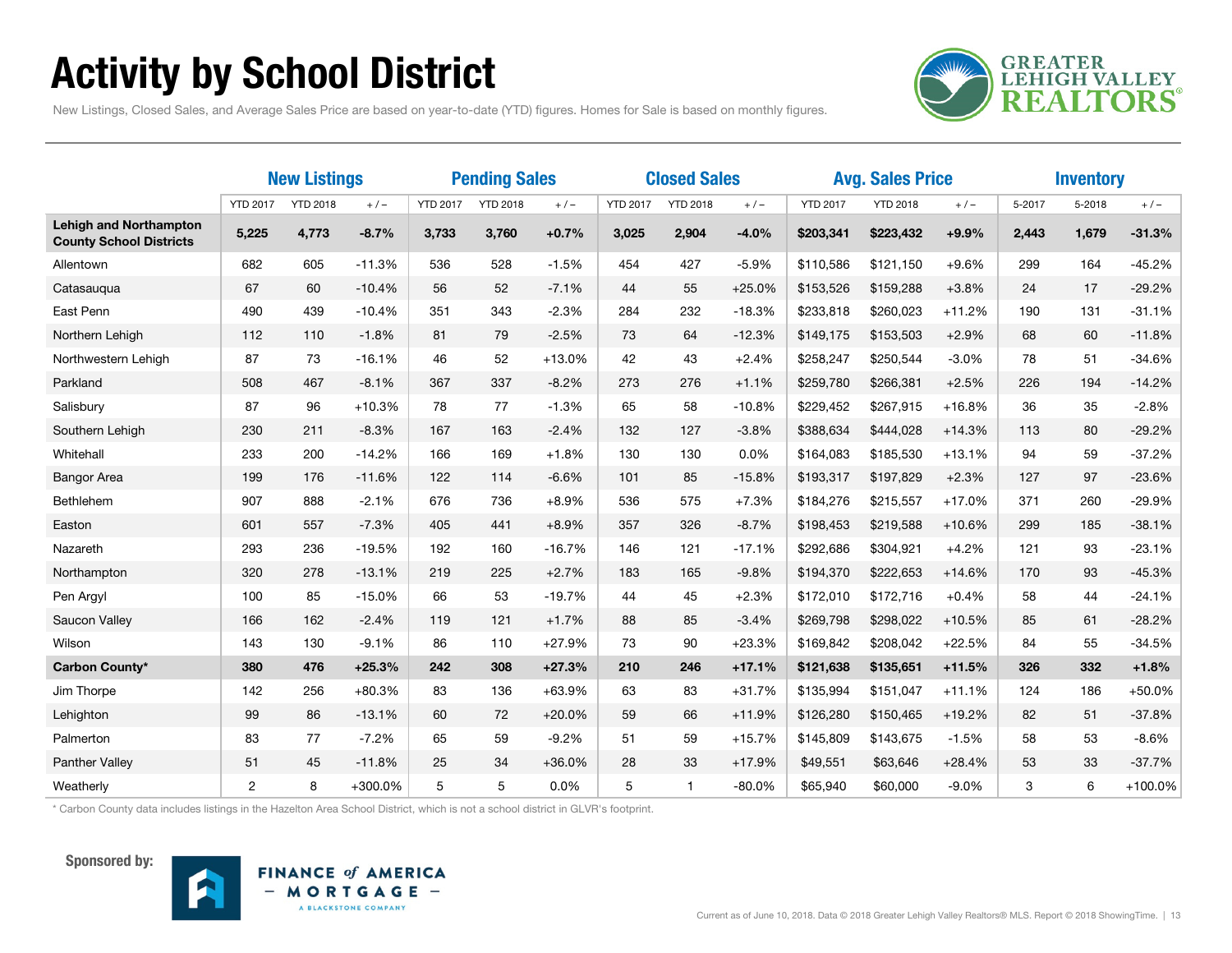# Lender-Mediated Activity



Metrics are based on year-to-date (YTD) figures. Lender-mediated properties are those marked as "Foreclosed," "REO," "Bank Owned," "Pre-Foreclosure" or "Short Sale." Residential activity only. The YTD data point represents all traditional and lender-mediated activity. Share is the market share of lender-mediated activity for each area.

|                                                                 |         | <b>Inventory</b> |       | <b>Closed Sales</b> |                          |       | <b>Median Sales Price (YTD)</b> |          |                 |           | <b>Avg. Sales Price (YTD)</b> |          |                 |           |
|-----------------------------------------------------------------|---------|------------------|-------|---------------------|--------------------------|-------|---------------------------------|----------|-----------------|-----------|-------------------------------|----------|-----------------|-----------|
|                                                                 | 05-2018 | Lender-Mediated  | Share |                     | YTD 2018 Lender-Mediated | Share | Traditional                     | $+/-$    | Lender-Mediated | $+/-$     | Traditional                   | $+/-$    | Lender-Mediated | $+/-$     |
| <b>Lehigh and Northampton</b><br><b>County School Districts</b> | 1,679   | 53               | 3.2%  | 2,904               | 140                      | 4.8%  | \$197,500                       | $+9.7%$  | \$99,000        | $-10.8%$  | \$197,500                     | $-5.6%$  | \$135,146       | $+6.3%$   |
| Allentown                                                       | 164     | 6                | 3.7%  | 427                 | 28                       | 6.6%  | \$119,000                       | $+5.0%$  | \$77,550        | $+19.3%$  | \$124,056                     | $+8.4%$  | \$79,749        | $+2.3%$   |
| Catasauqua                                                      | 17      | $\mathbf{1}$     | 5.9%  | 55                  | 5                        | 9.1%  | \$146,000                       | $-2.6%$  | \$98,100        | $+21.5%$  | \$165,767                     | $+3.5%$  | \$94,491        | $-7.7%$   |
| East Penn                                                       | 131     | $\overline{4}$   | 3.1%  | 232                 | 5                        | 2.2%  | \$245,000                       | $+14.0%$ | \$170,000       | $+5.6%$   | \$262,591                     | $+11.3%$ | \$143,424       | $-21.6%$  |
| Northern Lehigh                                                 | 60      | 5                | 8.3%  | 64                  | 5                        | 7.8%  | \$154,900                       | $+0.6%$  | \$83,000        | $+9.3%$   | \$156,736                     | $-0.2%$  | \$115,360       | $+52.3%$  |
| Northwestern Lehigh                                             | 51      | $\overline{2}$   | 3.9%  | 43                  | $\overline{2}$           | 4.7%  | \$240,000                       | $+2.2%$  | \$309,950       | $+93.2%$  | \$247,646                     | $-5.9%$  | \$309,950       | +93.2%    |
| Parkland                                                        | 194     | 3                | 1.5%  | 276                 | 8                        | 2.9%  | \$256,065                       | $+4.5%$  | \$146,000       | $+5.4%$   | \$269,065                     | $+1.5%$  | \$176,469       | $+21.8%$  |
| Salisbury                                                       | 35      | $\mathbf{1}$     | 2.9%  | 58                  | $\mathbf{2}^{\prime}$    | 3.4%  | \$210.700                       | $+2.0%$  | \$129,000       | $-23.4%$  | \$272,876                     | $+17.4%$ | \$129,000       | $-22.8%$  |
| Southern Lehigh                                                 | 80      | $\mathbf 0$      | 0.0%  | 127                 | $\mathbf{1}$             | 0.8%  | \$386,950                       | $+10.6%$ | \$429,000       | $+112.2%$ | \$444,148                     | $+12.2%$ | \$429,000       | $+107.2%$ |
| Whitehall                                                       | 59      | 4                | 6.8%  | 130                 | 5                        | 3.8%  | \$183,950                       | $+11.5%$ | \$130,000       | $+16.1%$  | \$187,493                     | $+9.7%$  | \$136,840       | $+28.0%$  |
| <b>Bangor Area</b>                                              | 97      | 3                | 3.1%  | 85                  | 5                        | 5.9%  | \$169,450                       | $-6.1%$  | \$60,000        | $-3.9%$   | \$205,542                     | $+3.6%$  | \$74,418        | $-44.8%$  |
| Bethlehem                                                       | 260     | 12               | 4.6%  | 575                 | 26                       | 4.5%  | \$190,000                       | $+15.2%$ | \$114,351       | $-5.1%$   | \$219,557                     | $+16.3%$ | \$124,061       | $-6.0%$   |
| Easton                                                          | 185     | $\overline{7}$   | 3.8%  | 326                 | 16                       | 4.9%  | \$220,000                       | $+18.9%$ | \$88,150        | $-39.0%$  | \$224,636                     | $+11.3%$ | \$121,775       | $-19.6%$  |
| Nazareth                                                        | 93      | 0                | 0.0%  | 121                 | $\overline{7}$           | 5.8%  | \$272,500                       | $+8.5%$  | \$220,000       | $+73.7%$  | \$307,642                     | $+3.9%$  | \$260,614       | $+23.0%$  |
| Northampton                                                     | 93      | $\overline{4}$   | 4.3%  | 165                 | 9                        | 5.5%  | \$224,900                       | $+16.2%$ | \$88,500        | $-29.8%$  | \$230,895                     | $+16.0%$ | \$79,791        | $-40.0%$  |
| Pen Argyl                                                       | 44      | $\mathbf{1}$     | 2.3%  | 45                  | 3                        | 6.7%  | \$155,514                       | $-11.1%$ | \$75,500        | $-19.3%$  | \$178,505                     | $+1.6%$  | \$91,667        | $-2.0%$   |
| Saucon Valley                                                   | 61      | $\mathbf{0}$     | 0.0%  | 85                  | 3                        | 3.5%  | \$215,000                       | $+15.0%$ | \$459,900       | +323.9%   | \$287,128                     | $+3.1%$  | \$595,800       | +298.9%   |
| Wilson                                                          | 55      | 0                | 0.0%  | 90                  | 10                       | 11.1% | \$154,000                       | $+11.6%$ | \$67,000        | $-33.0%$  | \$217,233                     | $+28.0%$ | \$134,522       | $-21.4%$  |
| <b>Carbon County*</b>                                           | 332     | 9                | 2.7%  | 246                 | 22                       | 8.9%  | \$127,500                       | $-1.9%$  | \$70,250        | $+47.1%$  | \$140,326                     | $+2.2%$  | \$88,268        | $+35.8%$  |
| Jim Thorpe                                                      | 186     | 4                | 2.2%  | 83                  | $\overline{7}$           | 8.4%  | \$144,250                       | $+0.7%$  | \$68,000        | $+13.5%$  | \$157,377                     | $-1.8%$  | \$82,329        | $+40.6%$  |
| Lehighton                                                       | 51      | $\overline{2}$   | 3.9%  | 66                  | 5                        | 7.6%  | \$145,000                       | $+13.8%$ | \$95,000        | $+15.2%$  | \$151,940                     | $+11.9%$ | \$132,465       | $+47.3%$  |
| Palmerton                                                       | 53      | 0                | 0.0%  | 59                  | 5                        | 8.5%  | \$137,450                       | $-6.8%$  | \$79,000        | $-19.7%$  | \$147,670                     | $-4.6%$  | \$100,524       | $+11.9%$  |
| <b>Panther Valley</b>                                           | 33      | 3                | 9.1%  | 33                  | 3                        | 9.1%  | \$54,000                        | $-1.8%$  | \$25,100        | $+25.5%$  | \$66,019                      | $+14.7%$ | \$40,700        | $+33.2%$  |
| Weatherly                                                       | 6       | 0                | 0.0%  | $\mathbf{1}$        | $\Omega$                 | 0.0%  | \$60,000                        | $-49.3%$ | \$0             | $-100.0%$ | \$60,000                      | $-49.3%$ | \$0             | $-100.0%$ |

\* Carbon County data includes listings in the Hazelton Area School District, which is not a school district in GLVR's footprint.